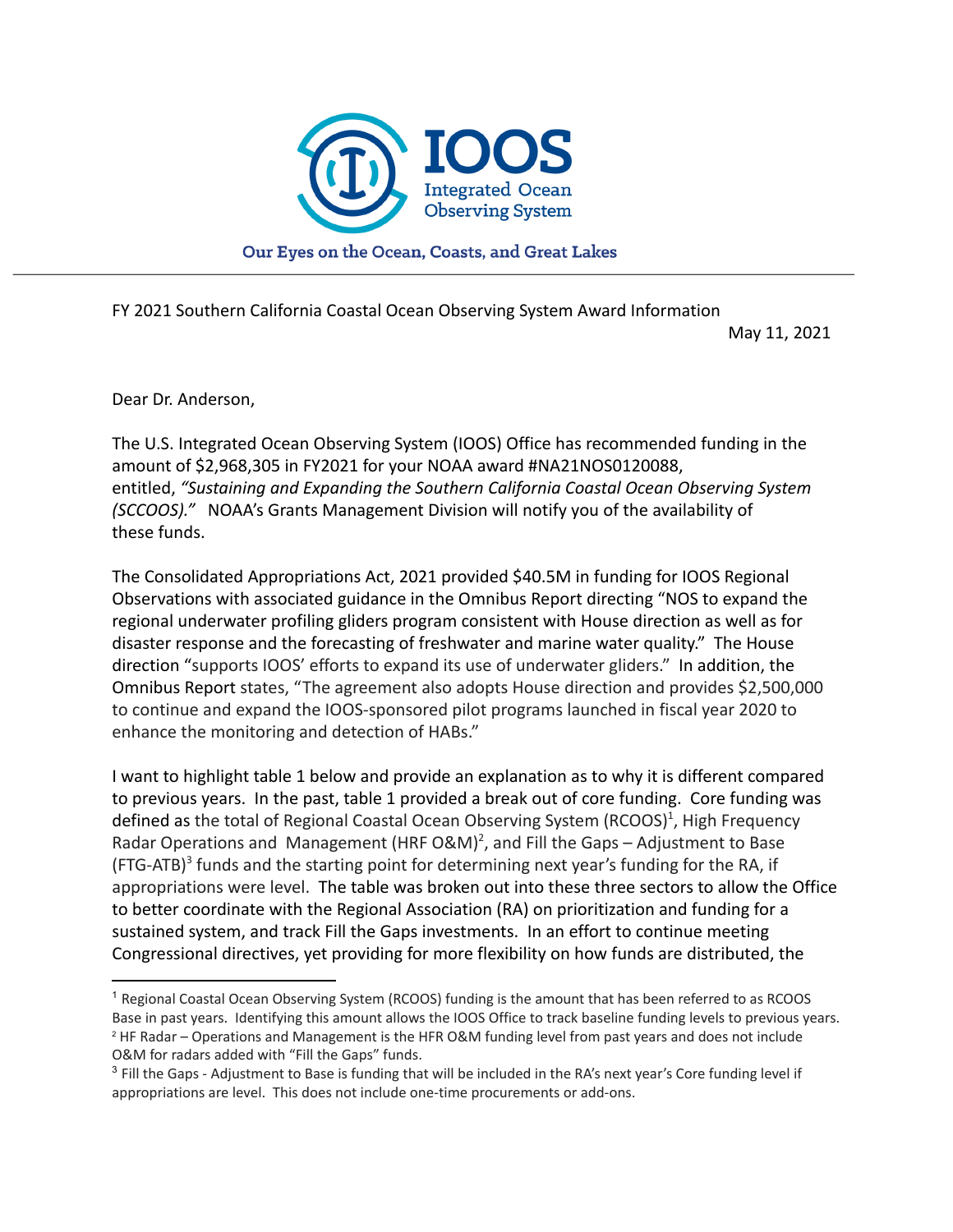IOOS Office has determined that beginning in FY21 SCCOOS will receive a single core funding amount, which is the sum of past year's RCOOS, HF Radar Operations O&M, and Fill the Gaps-Adjustment to Base. For FY21 this amount is \$2,820,805. Moving forward the Office will identify only one amount as the core amount. You will no longer be receiving funds broken down by RCOOS, HF Radar Operations O&M, and FTG-ATB. It is up to the discretion of the RA to determine amounts and prioritize these amounts. The intent is that this core amount be considered the sustained amount of funding for a regional observing system, if appropriations remain level. RAs can use this amount to plan from one year to another.

The United States Government, through the Consolidated Appropriations Act, directs the IOOS Office to support a number of thematic priorities as noted above. One of these priorities is the existing High Frequency Radar stations. While you may allocate funds to support any priorities within the region, the allocation should not be one that negatively affects the performance of HF radars. HF radar performance is measured by a metric approved by the IOOS Office Surface Currents Program Manager that was developed with input from a IOOS National HF Radar Technical Steering Team and the IOOS HF radar community. Providing you with the flexibility to determine how to operate and maintain these stations will still require SCCOOS to report to the IOOS Office Surface Currents Program Manager on activities specific to its HF Radar stations through the cooperative agreement reporting requirements.

As with HF Radars, we understand the need to continue to build and expand the underwater glider network. This is another thematic area which is a priority to IOOS and where appropriated funds must be directed towards. Our goal is to allow you the flexibility to determine regional needs for glider operations and how much funding will be directed to meet those needs. We expect each RA to coordinate with the IOOS Office and report on SCCOOS actions through the cooperative agreement reporting cycle.

As noted in our letter dated April 26, 2021, the IOOS Office is committed to make the work of environmental justice, equity, diversity, and inclusion core to what we do and how we operate. As a first step, the IOOS Office has set aside Fiscal Year 2021 funding from our national line to match funding from the regions to build an approach for tackling this issue and promoting diversity, equity, and justice. Together, we can deliver IOOS information to enrich lives and livelihoods while also making inclusion, racial equity, and support for underserved communities a central part of our work. The IOOS Association, directly working with the RAs and the IOOS Office, will coordinate the work to be done with these funds.

The recommended funding amount for FY21 is different than requested in the proposal. A special award condition (SAC) is placed on your cooperative agreement requiring you submit a revised work plan for FY21 based on this new funding level. Please begin working with your constituents now. Refer to your official award documents, when you receive them later this year, for the due date applicable to this task. As you consider which products or services will be affected by the change in funding, please consult with the IOOS Office prior to removing any type of assets from deployment, including any proposed reduction in your Data Management and Cyberinfrastructure (DMAC) capabilities.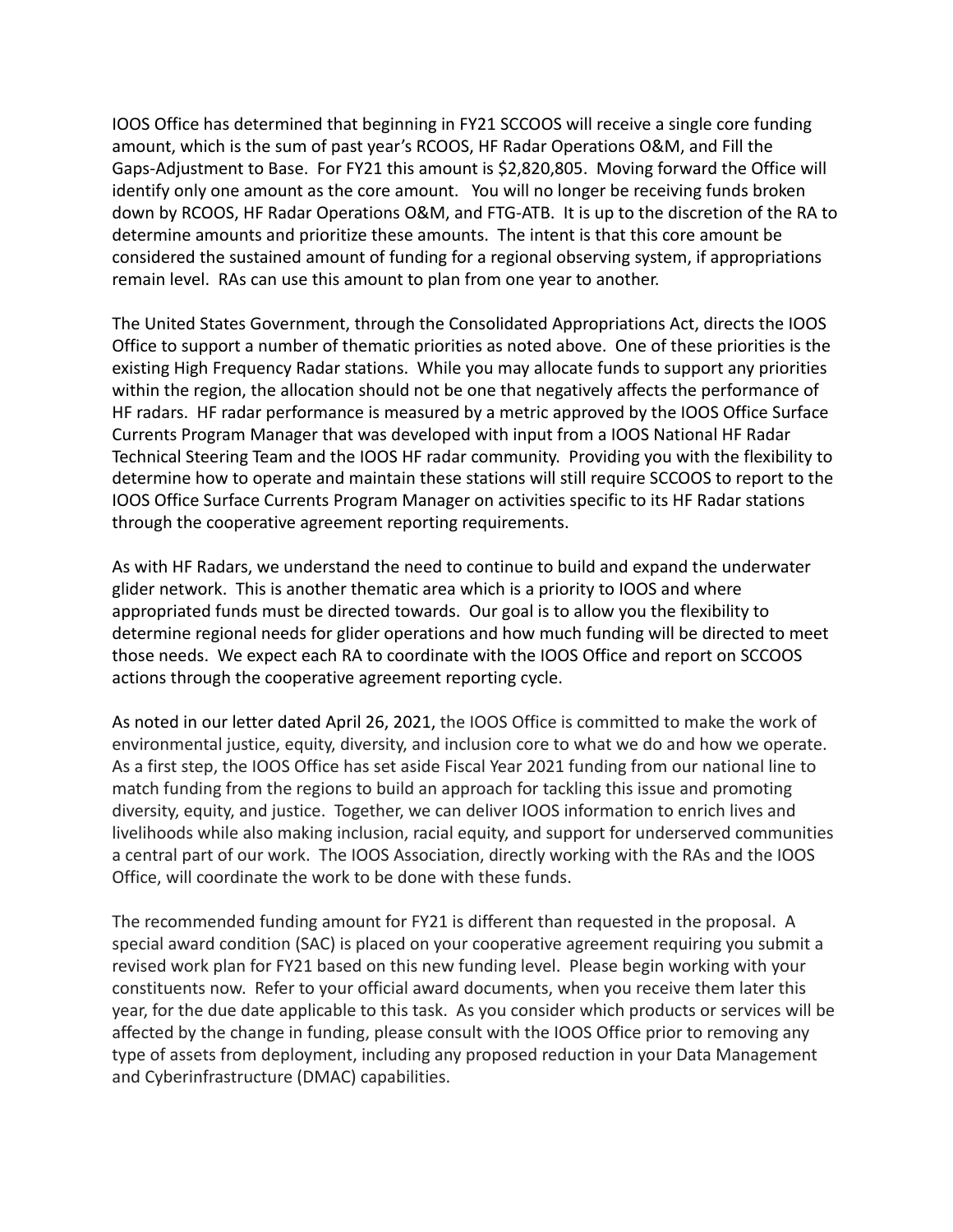The Integrated Coastal and Ocean Observation System (ICOOS) Act of 2009 (Pub. L. 111-11, codified at 33 U.S.C. 3601-3610) and the Coordinated Ocean Observation and Research Act of 2020 (Public Law 116-271, Title I) directs the U.S. IOOS Office to develop national system capacity; please make the following allotments with FY 2021 funding:

Table 1. CORE Regional IOOS funding

| Core IOOS Funding (\$2,820,805) |                        |                                                        |                            |                              |  |  |  |
|---------------------------------|------------------------|--------------------------------------------------------|----------------------------|------------------------------|--|--|--|
| Amount                          | <b>Funding</b><br>Area | Task                                                   | <b>ASAP TAS BETC Codes</b> | <b>Accounting Codes</b>      |  |  |  |
| \$2,820,805                     | Core                   | Sustained operational funding<br>and service delivery. |                            | V8KNNRG-P00-01-10-30-<br>000 |  |  |  |

- Core funding is based on RCOOS (\$1,295,183) + HF Radar - O&M (\$951,622) + FTG ATB (\$541,000) + FY 2021 increase (\$33,000).

Table 2. Non CORE funding.

| IOOS, NOAA, Other Agency Funding |                                                            |                                                                                                                                                                                                                                                                     |                            |                                               |  |  |  |
|----------------------------------|------------------------------------------------------------|---------------------------------------------------------------------------------------------------------------------------------------------------------------------------------------------------------------------------------------------------------------------|----------------------------|-----------------------------------------------|--|--|--|
| Amount                           | <b>Funding Area</b><br>/Recipient                          | Task                                                                                                                                                                                                                                                                | <b>ASAP TAS BETC Codes</b> | <b>Accounting Codes</b>                       |  |  |  |
| \$137,500                        | Harmful<br>Algal<br><b>Blooms</b><br>(HABs)                | To further HABS understanding and<br>prediction via a pilot project to<br>"provide for operations and<br>maintenance (O&M) and data<br>management funds for the<br>California network of eleven<br>Imaging FlowCytobots (IFCBs). "<br>[Joint project with CenCOOS.] |                            | FY21REG021 -<br>V8KNNRG-P00 -<br>01-10-30-000 |  |  |  |
| \$10,000                         | Coastal<br>Data<br><b>Information</b><br>Program<br>(CDIP) | Long Beach buoy (\$10,000/yr.<br>investment) to CDIP.                                                                                                                                                                                                               |                            |                                               |  |  |  |

Please note, with the exception of the Core IOOS Funding, the above allotments may not be cut as part of your revised work plan.

Feel free to contact me regarding your FY2021 funding at Oriana. Villar@noaa.gov. If you have technical questions about how to initiate an award action request in Grants Online, contact the Grants Online Help Desk at 1-877-662-2478.